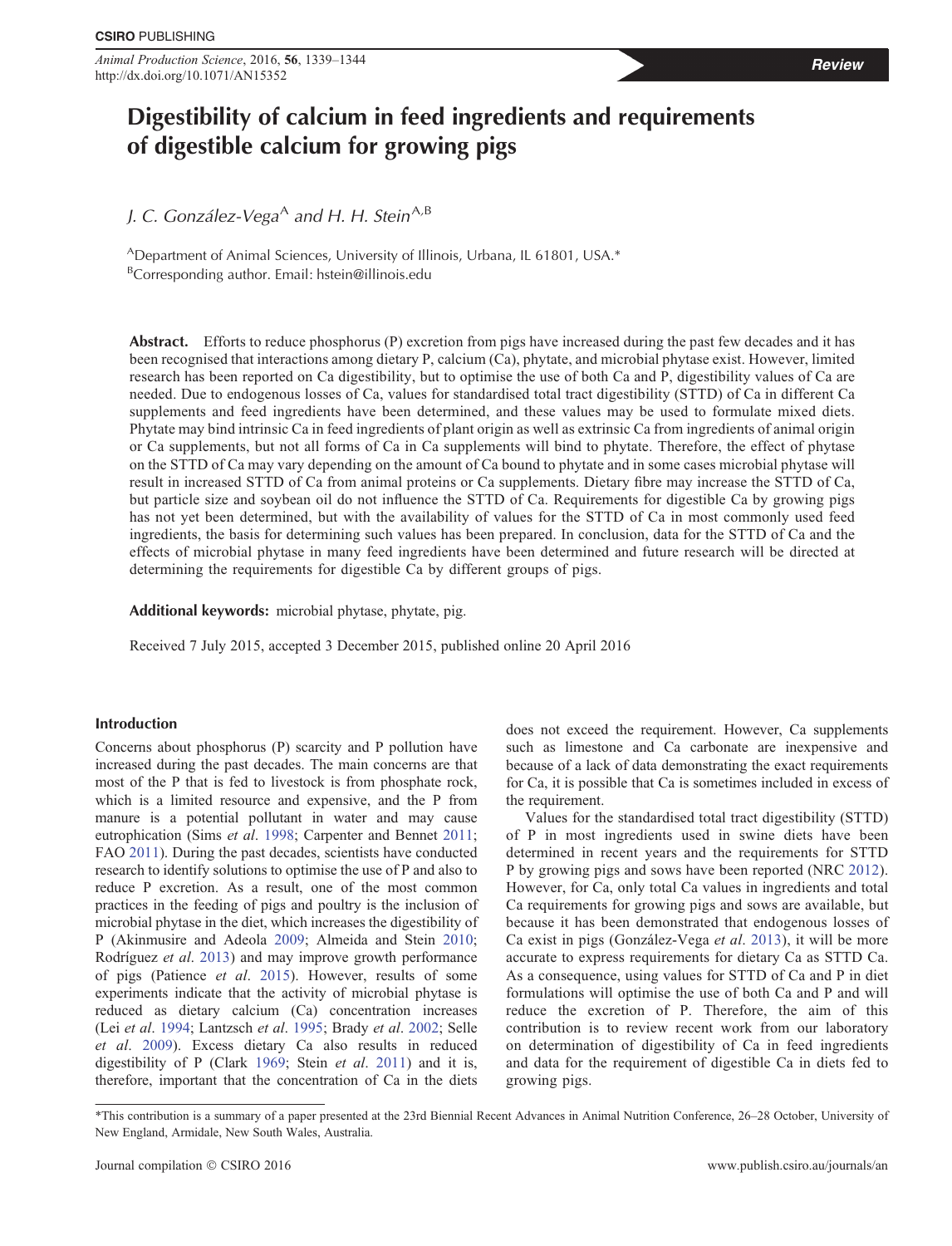## **Endogenous losses of Ca**

Digestibility of a nutrient can be equivalent to the availability of the nutrient if the nutrient that disappears in the gastrointestinal tract is absorbed and used by the animal (Ammerman [1995](#page-3-0); Stein *et al*. [2007\)](#page-5-0). Digestibility can be defined as apparent, standardised or true digestibility, and the difference among these expressions is related to the way the endogenous losses of the nutrients are considered in the calculations (Stein *et al*. [2007\)](#page-5-0). Apparent digestibility values of a nutrient are not expected to always be additive in mixed diets because these values may vary with the concentration of the nutrient in the diet if there are endogenous losses of the nutrient. Specifically, if the digestibility is determined in an ingredient with a low concentration of that nutrient, and the ingredient is used in a mixed diet with a greater concentration of the nutrient, values for apparent digestibility obtained in the individual ingredients are not additive in the mixed diet (Stein *et al*. [2005;](#page-5-0) NRC [2012](#page-4-0)). However, values for standardised or true digestibility are additive in mixed diets because these values are corrected for endogenous losses, as has been demonstrated for amino acids (Stein *et al*. [2005\)](#page-5-0). There are two types of endogenous losses, namely, basal endogenous losses, which are diet-independent, and specific endogenous losses, which are diet-dependent, and the total endogenous loss of a nutrient, therefore, is the sum of the basal and specific endogenous losses (Stein *et al*. [2007](#page-5-0)). If apparent digestibility values are corrected for the basal endogenous loss, the standardised digestibility is calculated, but if apparent digestibility values are corrected for total endogenous losses, the true digestibility is calculated. Values for standardised and true digestibility are expected to be additive in mixed diets because values are not influenced by the nutrient concentration in the ingredients included in the diet. It is, therefore, recommended that mixed diets be formulated using values for standardised or true digestibility (NRC [2012\)](#page-4-0). Total endogenous losses can be determined by using the regression procedure (González-Vega *et al*. [2013](#page-4-0)), but to determine basal endogenous losses, a Ca-free diet may be used (González-Vega *et al*. [2014](#page-4-0), [2015](#page-4-0)*a*, [2015](#page-4-0)*b*). Becauseit is easierto determine values for basal endogenous losses than values for total endogenous losses, it is usually more practical to formulate diets on the basis of standardised digestibility. Values for the basal endogenous loss of Ca may be determined after feeding a Ca-free diet and have been reported in the range from 123 mg per kg dry matter intake (González-Vega *et al*. [2015](#page-4-0)*a*) to 670 mg per kg dry matter intake (González-Vega *et al*. [2014\)](#page-4-0) and there is evidence that diet composition may influence the basal endogenous loss of Ca (González-Vega *et al*. [2015](#page-4-0)*b*). Due to the high variability of basal endogenous loss of Ca among published experiments, it is suggested that a Ca-free diet is included in all experiments that aim at determining STTD of Ca. This approach is similar to the approach suggested for determining values for standardised ileal digestibility of amino acids (Stein *et al*. [2007](#page-5-0)).

# **Digestibility of Ca in feed ingredients**

Due to the relatively low concentrations of Ca in feed ingredients of plant origin, Ca from animal proteins or inorganic sources of Ca, which have high concentrations of Ca, are usually added to commercial diets for pigs. For most feed ingredients, only the

total concentration of Ca has been determined and, in the most recent version of 'Nutrient Requirements of Swine', no digestibility values for Ca were reported due to the lack of data (NRC [2012](#page-4-0)). However, recent work in our laboratory has focussed on determining the STTD of Ca in most commonly used sources of Ca (Table [1\)](#page-2-0).

## **Dietary factors that may affect digestibility of Ca**

#### *Ca concentration*

The apparent total tract digestibility (ATTD) of Ca is not affected by the concentration of dietary Ca if dietary Ca is between 50% and 150% of the requirement (Stein *et al*. [2011\)](#page-5-0), but it is possible that concentrations of dietary Ca outside this range will affect ATTD of Ca. Indeed, if the concentration of dietary Ca is less than 50% of the requirement, the ATTD of Ca is reduced because the endogenous losses of Ca represent a greater proportion of the faecal Ca output (González-Vega *et al*. [2013](#page-4-0)). If dietary Ca is above the requirement, the ATTD of P will be reduced (Stein *et al*. [2011\)](#page-5-0), which may result in a reduction of growth performance of pigs (González-Vega *et al*. [2015](#page-4-0)*c*).

# *Phytate*

Phytate is naturally present in most plant ingredients and is a molecule that not only binds P but also may bind other minerals or nutrients. Thus, the digestibility of Ca and P may be limited because pigs do not secrete phytase, which releases the Ca and P that are bound to phytate. However, addition of microbial phytase to the diet may increase the ATTD and STTD of Ca not only in plant ingredients, but also in animal proteins and in Ca supplements (González-Vega *et al*. [2013](#page-4-0), [2015](#page-4-0)*a*, [2015](#page-4-0)*b*). This latter observation indicates that the phytate in plant ingredients binds not only the intrinsic Ca in the ingredient, but also some of the Ca from other ingredients in the diet. However, not all forms of Ca are bound to phytate and Ca in monocalcium phosphate and dicalcium phosphate is less likely to be bound to phytate than is Ca from calcium carbonate (González-Vega *et al*. [2015](#page-4-0)*a*). Responses to microbial phytase on the digestibility of Ca are, therefore, variable among feed ingredients, depending on how much of the Ca in that ingredient is bound to phytate, which in turn is affected by the total concentration of phytate in the diet.

#### *Phytase*

Phytase is the enzyme needed to hydrolyse the bond between phytate and P, which will subsequently result in increased solubility of P in the intestinal tract. Inclusion of microbial phytase in swine diets not only increases the digestibility of P (Akinmusire and Adeola [2009](#page-3-0); Almeida and Stein [2010](#page-3-0); Rodríguez *et al*. [2013](#page-5-0)), but also the digestibility of Ca (Rodríguez *et al*. [2013;](#page-5-0) González-Vega *et al*. [2013](#page-4-0), [2015](#page-4-0)*a*). Negative effect of excess dietary Ca on the efficacy of phytase has been observed in several experiments (Lei *et al*. [1994](#page-4-0); Lantzsch *et al*. [1995;](#page-4-0) Brady *et al*. [2002](#page-3-0)). However, it is not clear how Ca affects the efficacy of phytase, but there are three possible explanations, including the following: (1) insoluble Ca–phytate complexes may be formed in the small intestine, which may reduce the ability of microbial phytase to liberate the P in the diet (Wise [1983;](#page-5-0) Fisher [1992\)](#page-4-0); (2) excess Ca in the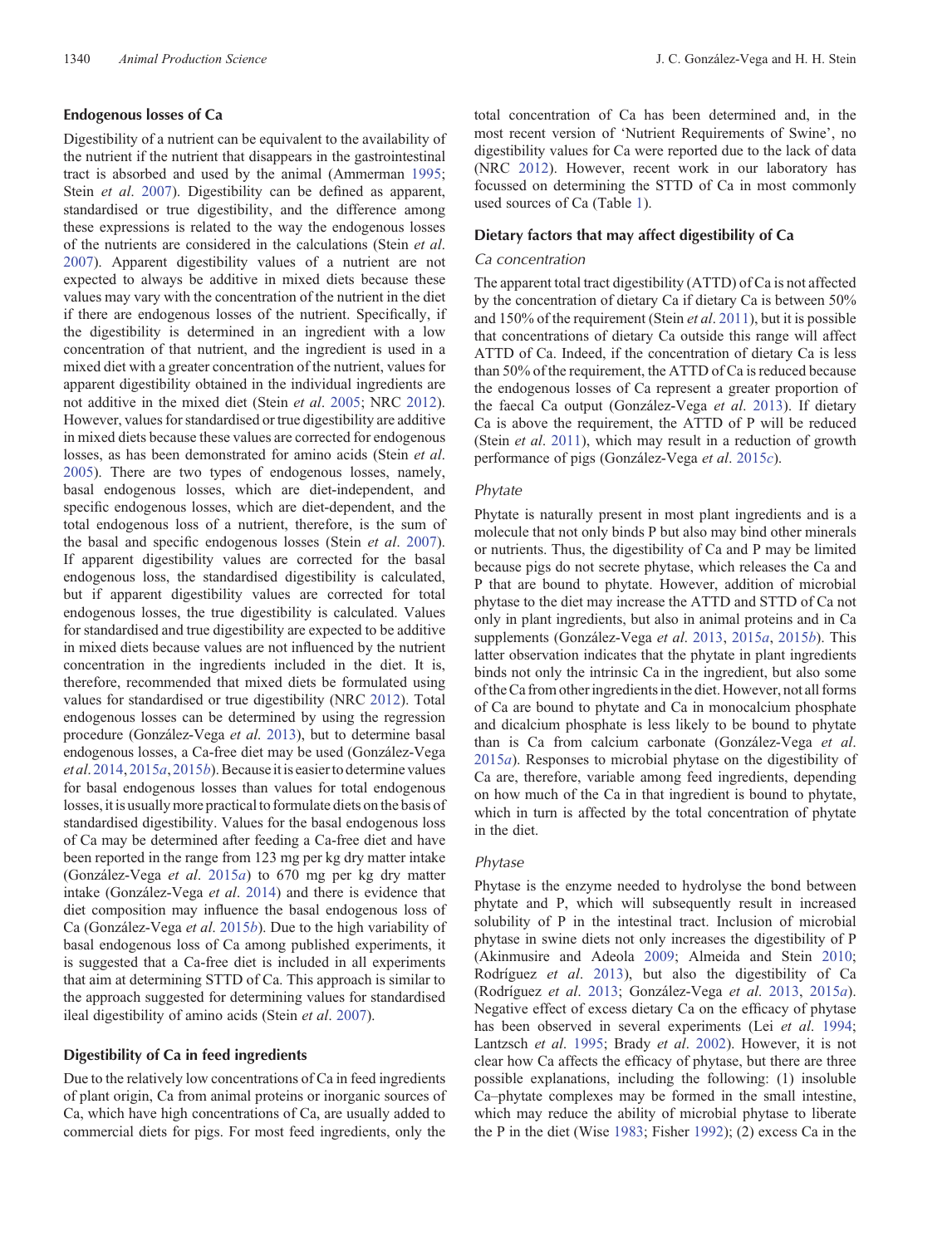# **Table 1. Digestibility of calcium (Ca) in feed ingredients**

ATTD, apparent total tract digestibility; STTD, standardised total tract digestibility; TTTD, true total tract digestibility

<span id="page-2-0"></span>

| Ca source                             | ATTD of Ca $(\% )$ |                          | STTD of Ca $(\% )$ |              | TTTD of Ca $(\% )$ |              |
|---------------------------------------|--------------------|--------------------------|--------------------|--------------|--------------------|--------------|
|                                       | No phytase         | With phytase             | No phytase         | With phytase | No phytase         | With phytase |
|                                       |                    | <i>Inorganic sources</i> |                    |              |                    |              |
| Calcium carbonate <sup>A</sup>        | 57.98              | 70.62                    | 60.43              | 73.07        |                    |              |
| Calcium carbonate <sup>B</sup>        | 60.90-70.90        |                          |                    |              |                    |              |
| Calcium carbonate <sup>C</sup>        | 69.96-74.29        |                          | 74.13-78.45        |              |                    |              |
| Dicalcium phosphate <sup>A</sup>      | 75.29              | 76.39                    | 77.80              | 78.90        |                    |              |
| Lithothamnium calcareum <sup>A</sup>  | 62.54              | 66.24                    | 64.98              | 68.67        |                    |              |
| Monocalcium phosphate <sup>A</sup>    | 82.76              | 83.24                    | 85.86              | 86.34        |                    |              |
| Sugar beet co-product <sup>A</sup>    | 66.18              | 63.18                    | 68.41              | 65.41        |                    |              |
|                                       |                    | Plant sources            |                    |              |                    |              |
| Canola meal <sup>D</sup>              | 33.71 - 42.96      | 45.89 - 65.91            |                    |              | 46.60              | 70.30        |
| Com <sup>E</sup>                      | 49.60              |                          |                    |              |                    |              |
| Soybean meal <sup>E</sup>             | 46.70              |                          |                    |              |                    |              |
|                                       |                    | Animal sources           |                    |              |                    |              |
| Fish meal (cornstarch-based diet) $F$ | $40.42 - 51.22$    | 57.27                    | 45.64-53.87        | 60.07        |                    |              |
| Fish meal (corn-based diet) $F$       | 73.07-84.24        | 84.01                    | 76.21-88.99        | 86.88        |                    |              |
| Meat and bone meal <sup>G</sup>       | 53.00-81.00        |                          |                    |              |                    |              |

AGonzález-Vega *et al*. ([2015](#page-4-0)*a*).

<sup>B</sup>Stein *et al.* ([2011\)](#page-5-0).<br><sup>C</sup>Merriman and Stein (2015).

<sup>D</sup>González-Vega et al. ([2013\)](#page-4-0).

 $E$ Bohlke *et al.* ([2005\)](#page-3-0).<br><sup>F</sup>González-Vega *et al.* (2015*b*).

<sup>G</sup>Sulabo and Stein ([2013\)](#page-5-0).

gastro-intestinal tract increases gastric and (or) intestinal pH, which reduces the efficacy of microbial phytase (Sandberg *et al*. [1993\)](#page-5-0); and (3) dietary Ca may compete with phytase for the active site on phytate, which will reduce the efficiency of hydrolysing the phytate-P bond (Qian *et al*. [1996\)](#page-4-0).

#### *Particle size of Ca carbonate*

In laying hens, the effect of particle size on the digestibility of Ca is variable (Scheideler [1998](#page-5-0); Araujo *et al*. [2011](#page-3-0)), but in pigs, a particle size between 0.10 and 0.54 mm does not affect the relative bioavailability of Ca (Ross *et al*. [1984](#page-5-0)). Recently, it was also reported that a particle size between 200 and 1125 microns does not affect the ATTD or STTD of Ca in Ca carbonate included in phytate-containing diets based on corn and potato protein isolate (Merriman and Stein [2015](#page-4-0)). Therefore, it appears that, at least for Ca carbonate, the particle size does not influence the digestibility of Ca.

#### *Pelleting*

Thermal treatments, such as extrusion, may increase absorption of some minerals in broilers (Hafeez *et al*. [2014](#page-4-0)) and rats (Alonso *et al*. [2001\)](#page-3-0), because of a reduction in the concentration of phytate-bound P due to heating and possibly a reduction of other antinutritional factors (Alonso *et al*. [2001](#page-3-0)). But if diets are subjected to high temperatures with moisture, Maillard reaction products may be formed, which may reduce mineral bioavailability (O'Brien *et al*. [1989\)](#page-4-0). Although, pelleting of diets for suckling piglets increased absorption of Ca in Caco-2 cells (Delgado-Andrade *et al*. [2010](#page-4-0)), further research is needed to determine the effect of thermal treatments on Ca digestibility in pigs.

## *Site of absorption*

The place where Ca is absorbed may be influenced by the type of diet that is fed to pigs (Partridge [1978\)](#page-4-0) and the source of Ca in the diet (González-Vega *et al*. [2014](#page-4-0)). Most Ca is absorbed in the small intestine (Moore and Tyler [1955](#page-4-0)*a*, [1955](#page-4-0)*b*; Partridge [1978](#page-4-0); Liu *et al*. [2000;](#page-4-0) Schröder and Breves [2006](#page-5-0)), but some Ca may be absorbed very early in the duodenum (González-Vega *et al*. [2014\)](#page-4-0). Although, results of several experiments have indicated that no absorption of Ca takes place in the large intestine (Bohlke *et al*. [2005;](#page-3-0) González-Vega *et al*. [2014\)](#page-4-0), data indicating that Ca may be absorbed in the colon, but not in caecum, have also been reported (Liu *et al*. [2000\)](#page-4-0).

## *Fibre*

The hydroxyl and carboxyl groups associated with fibre may bind some minerals at neutral pH, reducing the availability of these minerals in the small intestine (Debon and Tester [2001](#page-4-0); Miyada *et al*. [2011\)](#page-4-0), but these complexes may become available in the colon if the fibre is fermented (James *et al*. [1978\)](#page-4-0). Synthesis of short-chain fatty acids by fermentation of dietary fibre reduces intestinal pH (Wong *et al*. [2006](#page-5-0); Rose *et al*. [2007](#page-5-0)), which may enhance the solubility and absorption of minerals in rats (Ohta *et al*. [1995\)](#page-4-0), humans (Coudray *et al*. [1997](#page-4-0)) and pigs (Bird *et al*. [2000](#page-3-0)). Butyrate may also increase the absorption of minerals because butyrate may stimulate the growth of epithelial cells in the intestines (Montagne *et al*. [2003\)](#page-4-0). Increased ATTD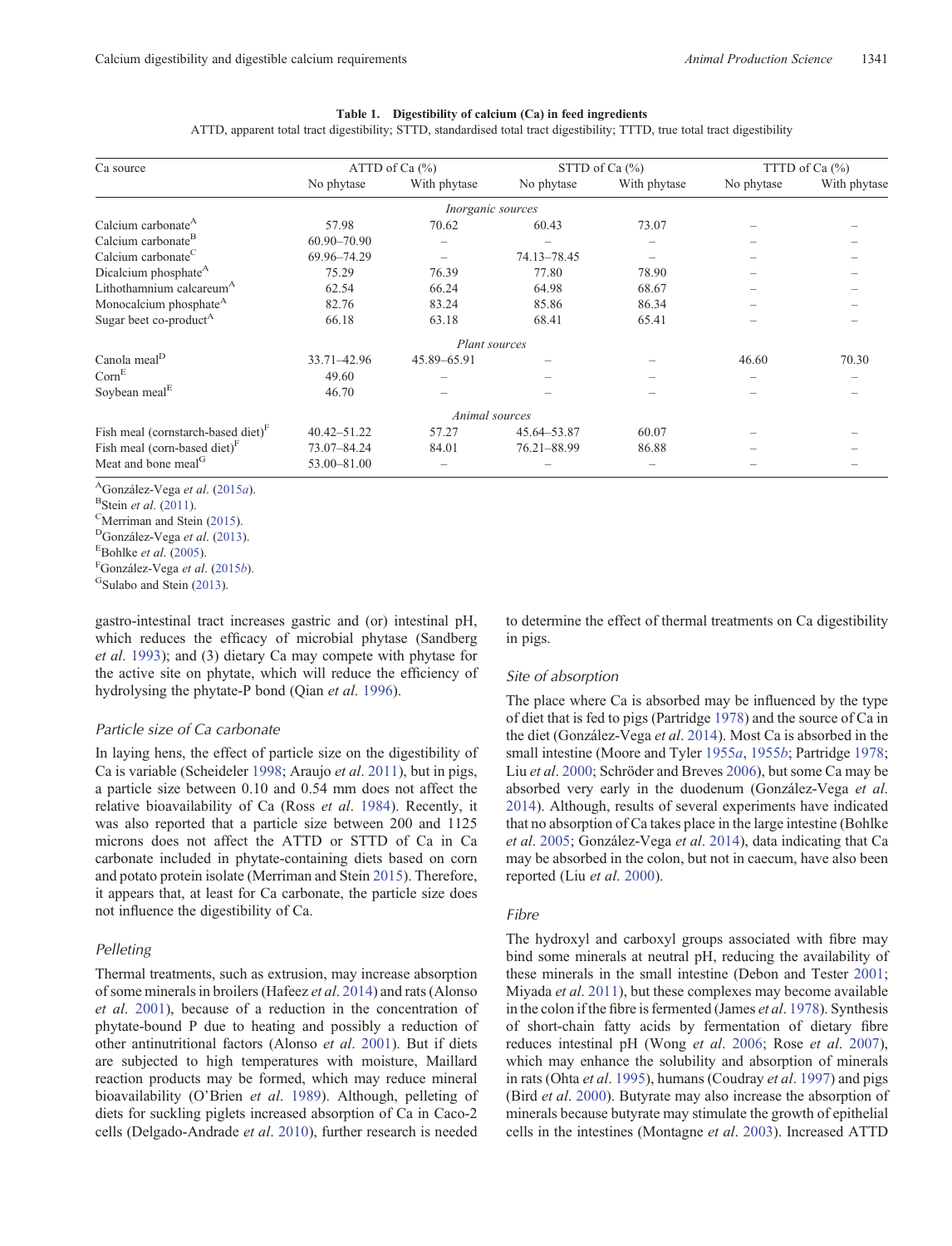<span id="page-3-0"></span>and STTD of Ca in diets containing synthetic cellulose or corn compared with synthetic diets containing no fibre have been observed (González-Vega *et al*. [2015](#page-4-0)*b*). This observation indicates that not only synthesis of short-chain fatty acids may influence Ca digestibility, but other factors such as transit time, gut motility or mineral precipitation may also be involved (González-Vega *et al*. [2015](#page-4-0)*b*).

# *Fat*

Fat may reduce the rate of passage, which may increase the digestibility of amino acids (Cervantes-Pahm and Stein [2008;](#page-4-0) Kil and Stein [2011](#page-4-0)). In humans, reduction of body fat may be caused by high concentrations of dietary Ca, because high concentrations of Ca may increase excretion of fat (Bendsen *et al*. 2008; Soares *et al*. [2012\)](#page-5-0), indicating that dietary Ca may bind to fat in the intestinal tract and form Ca soaps, and thereby reduce absorption. However, the effect of fat on the digestibility of Ca is variable and depends on the type of fatty acids in the diet (Boyd *et al*. 1932; Agnew and Holdsworth 1971; Wargovich *et al*. [1984](#page-5-0)). In pigs, inclusion of 7% soybean oil did not affect the digestibility of Ca and P (González-Vega *et al*. [2015](#page-4-0)*b*). However, the effect of other types of oil on the digestibility of Ca and P has not been reported and current research at the University of Illinois is directed at determining the influence of type of oil on the digestibility of Ca in diets fed to pigs.

## *Vitamin D*

Homeostasis of Ca is mainly regulated by two hormones, parathyroid hormone and calcitonin. If the concentration of Ca in plasma is low, parathyroid hormone is secreted, which leads to the activation of vitamin D to its active form  $1\alpha,25$ dihydroxycholecalciferol, but if Ca plasma concentration is high, calcitonin is secreted, and activation of vitamin D is prevented (Costanzo [2006](#page-4-0)). Active absorption of Ca from the small intestine is increased by  $1\alpha$ ,  $25$  dihydroxycholecalciferol (Kaune [1996\)](#page-4-0) because of increased expression of calbindin, intra-cellular calcium transporters and Ca-ATPases (van Abel *et al*. [2003;](#page-5-0) Kutuzova and DeLuca [2004](#page-4-0)). Results of recent studies have indicated that  $1\alpha,25$  dihydroxycholecalciferol may also increase passive absorption of Ca from the small intestine (Kutuzova and DeLuca [2004;](#page-4-0) Christakos [2012\)](#page-4-0).

# **Digestible Ca requirement**

The requirements of Ca for pigs are expressed as total Ca requirements because no data for the requirement of digestible Ca have been reported (NRC [2012](#page-4-0)). However, recent work in our laboratory attempted to determine the requirement for digestible Ca in 11–25 kg pigs. Preliminary results of this work indicated that there is a large negative effect on growth performance of including digestible Ca in excess of the requirement in the diets (González-Vega *et al*. [2015](#page-4-0)*c*). One of the reasons for the negative effect on the pig growth performance and feed conversion rate may be the negative effect of excess Ca on the digestibility of P (Stein *et al*. [2011\)](#page-5-0), and the negative effects of Ca may, therefore, be a result of insufficient concentrations of P available for formation of soft tissue. However, further research needs to be conducted to determine the requirement for digestible Ca by pigs.

# **Conclusions**

Dietary concentrations of Ca should be considered in formulation of diets for pigs because excess dietary Ca has negative effects on the digestibility of P and the efficacy of phytase. Values for STTD of Ca in Ca supplements and feed ingredients have been determined and may be used in diet formulation and it has been demonstrated that the effect of microbial phytase may vary among ingredients. Fibre may increase the digestibility of Ca, but particle size and soybean oil do not affect the digestibility of Ca. Requirements for digestible Ca by pigs have not been established, but preliminary data from weanling pigs indicated that excess dietary Ca has significant negative effects on growth performance of pigs. Therefore, it is necessary that the exact requirements for digestible Ca by different groups of pigs be determined and future research will be conducted to determine requirements for digestible Ca by pigs.

## **Acknowledgements**

Financial support for this research was provided by AB Vista Feed Ingredients, Marlborough, SN8 4AN, United Kingdom.

#### **References**

- Agnew JE, Holdsworth CD (1971) The effect of fat on calcium absorption from a mixed meal in normal subjects, patients with malabsorptive disease, and patients with a partial gastrectomy. *Gut* **12**, 973–977. doi:[10.1136/gut.12.12.973](dx.doi.org/10.1136/gut.12.12.973)
- Akinmusire AS, Adeola O (2009) True digestibility of phosphorus in canola and soybean meals for growing pigs: influence of microbial phytase. *Journal of Animal Science* **87**, 977–983. doi[:10.2527/jas.2007-0778](dx.doi.org/10.2527/jas.2007-0778)
- Almeida FN, Stein HH (2010) Performance and phosphorus balance of pigs fed diets formulated on the basis of values for standardized total tract digestibility of phosphorus. *Journal of Animal Science* **88**, 2968–2977. doi:[10.2527/jas.2009-2285](dx.doi.org/10.2527/jas.2009-2285)
- Alonso R, Rubio LA, Muzquiz M, Marzo F (2001) The effect of extrusion cooking on mineral bioavailability in pea and kidney bean seed meals. *Animal Feed Science and Technology* **94**, 1–13. doi[:10.1016/S0377-8401](dx.doi.org/10.1016/S0377-8401(01)00302-9) [\(01\)00302-9](dx.doi.org/10.1016/S0377-8401(01)00302-9)
- Ammerman CB (1995) Methods for estimation of mineral bioavailability. In 'Bioavailability of nutrients for animals: amino acids, minerals, and vitamins'. (Eds CB Ammerman, DH Baker, AJ Lewis) pp. 83–94. (Academic Press: San Diego, CA)
- Araujo JA, da Silva JHV, Costa FGP, de Sousa JMB, Givisiez PEN, Sakomura NK (2011) Effect of the levels of calcium and particle size of limestone on laying hens. *Revista Brasileira de Zootecnia* **40**, 997–1005. doi[:10.1590/S1516-35982011000500009](dx.doi.org/10.1590/S1516-35982011000500009)
- Bendsen NT, Hother A-L, Jensen SK, Lorenzen JK, Astrup A (2008) Effect of dairy calcium on fecal fat excretion: a randomized crossover trial. *International Journal of Obesity* **32**, 1816–1824. doi[:10.1038/ijo.](dx.doi.org/10.1038/ijo.2008.173) [2008.173](dx.doi.org/10.1038/ijo.2008.173)
- Bird AR, Hayakawa T, Marsono Y, Gooden JM, Record IR, Correll RL, Topping DL (2000) Coarse brown rice increases fecal and large bowel short-chain fatty acids and starch but lowers calcium in the large bowel of pigs. *The Journal of Nutrition* **130**, 1780–1787.
- Bohlke RA, Thaler RC, Stein HH (2005) Calcium, phosphorus, and amino acid digestibility in low-phytate corn, normal corn, and soybean meal by growing pigs. *Journal of Animal Science* **83**, 2396–2403.
- Boyd OF, Crum CL, Lyman JF (1932) The absorption of calcium soaps and the relation of dietary fat to calcium utilization in the white rat. *The Journal of Biological Chemistry* **95**, 29–41.
- Brady SM, Callan JJ, Cowan D, McGrane M, O'Doherty JV (2002) Effect of phytase inclusion and calcium/phosphorus ratio on the performance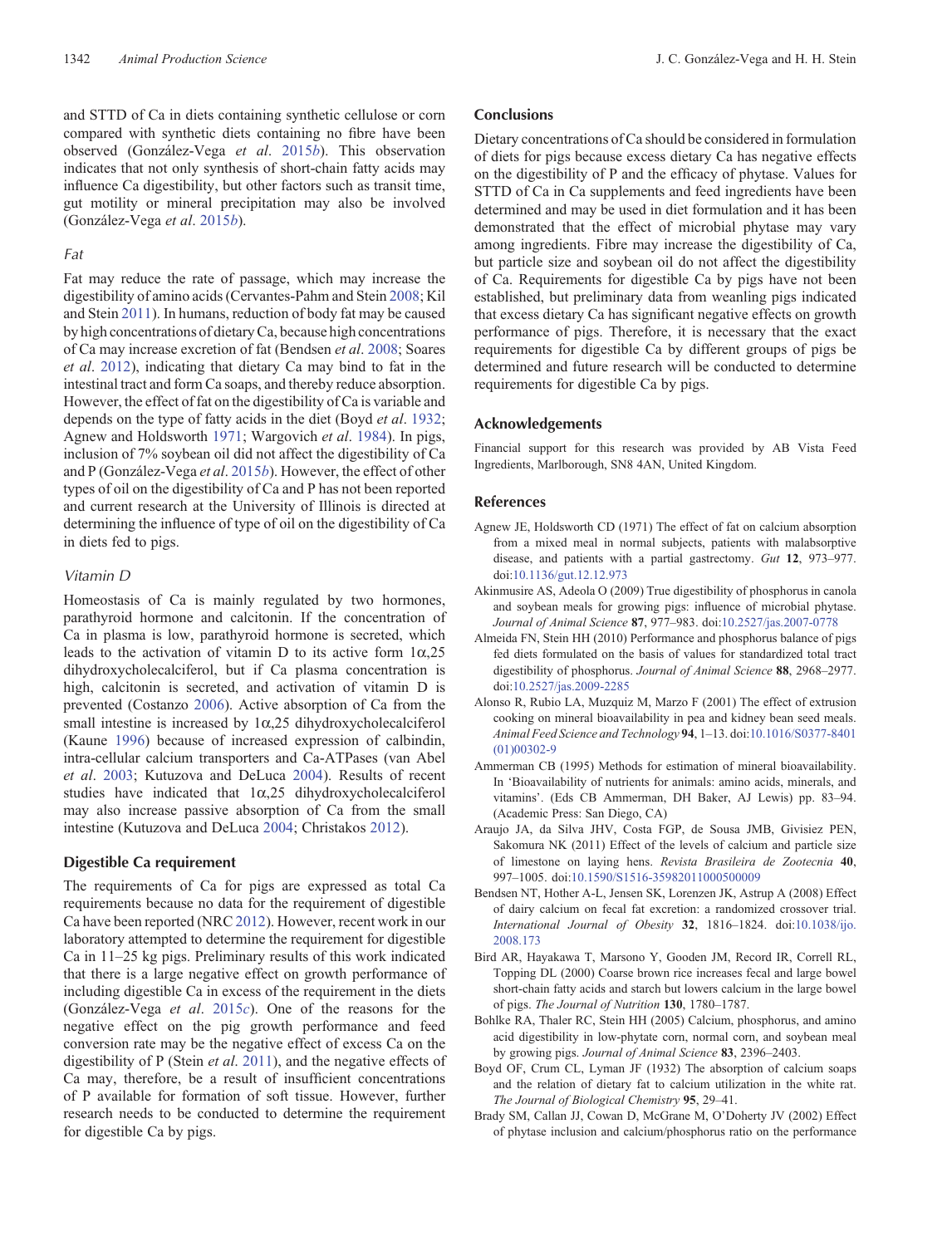<span id="page-4-0"></span>and nutrient retention of grower-finisher pigs fed barley/wheat/soya bean meal-based diets. *Journal of the Science of Food and Agriculture* **82**, 1780–1790. doi:[10.1002/jsfa.1262](dx.doi.org/10.1002/jsfa.1262)

- Carpenter S, Bennet E (2011) Reconsideration of the planetary boundary for phosphorus. *Environmental Research Letters* **6**, 014009. doi:[10.1088/](dx.doi.org/10.1088/1748-9326/6/1/014009) [1748-9326/6/1/014009](dx.doi.org/10.1088/1748-9326/6/1/014009)
- Cervantes-Pahm SK, Stein HH (2008) Effect of dietary soybean oil and soybean protein concentration on the concentration of digestible amino acids in soybean products fed to growing pigs. *Journal of Animal Science* **86**, 1841–1849. doi:[10.2527/jas.2007-0721](dx.doi.org/10.2527/jas.2007-0721)
- Christakos S (2012) Recent advances in our understanding of 1,25  $dihydroxyvitamin$   $D_3$  regulation of intestinal calcium absorption. *Archives of Biochemistry and Biophysics* **523**, 73–76. doi:[10.1016/](dx.doi.org/10.1016/j.abb.2011.12.020) [j.abb.2011.12.020](dx.doi.org/10.1016/j.abb.2011.12.020)
- Clark I (1969) Importance of dietary Ca:  $PO_4$  ratios on skeletal, Ca, Mg, and PO4 metabolism. *The American Journal of Physiology* **217**, 865–870.
- Costanzo LS (2006) Endocrine physiology. In 'Physiology'. 3rd edn. pp. 377–439. (Saunders Elsevier: Philadelphia, PA)
- Coudray C, Bellanger J, Castiglia-Delavaud C, Rémésy C, Vermorel M, Rayssignuier Y (1997) Effects of soluble or partly soluble dietary fibres supplementation on absorption and balance of calcium, magnesium, iron and zinc in healthy young men. *European Journal of Clinical Nutrition* **51**, 375–380. doi[:10.1038/sj.ejcn.1600417](dx.doi.org/10.1038/sj.ejcn.1600417)
- Debon SJJ, Tester RF (2001) In vitro binding of calcium, iron and zinc by non-starch polysaccharides. *Food Chemistry* **73**, 401–410. doi:[10.1016/](dx.doi.org/10.1016/S0308-8146(00)00312-5) [S0308-8146\(00\)00312-5](dx.doi.org/10.1016/S0308-8146(00)00312-5)
- Delgado-Andrade C, Rufián-Henares JA, Nieto R, Aguilera JF, Navarro MP, Seiquer I (2010) Does the pelleting process affect the nutritive value of a pre-starter diet for sucking piglets? *Ex vivo* studies on mineral absorption. *Journal of the Science of Food and Agriculture* **90**, 898–905.
- FAO (2011) 'The state of the world's land and water resources for food and agriculture (SOLAW): managing systems at risk.' (Food and Agriculture Organization of the United Nations: Rome; and Earthscan: London)

Fisher H (1992) Low-calcium diets enhance phytate-phosphorus availability. *Nutrition Reviews* **50**, 170–171. doi[:10.1111/j.1753-4887.](dx.doi.org/10.1111/j.1753-4887.1992.tb01315.x) [1992.tb01315.x](dx.doi.org/10.1111/j.1753-4887.1992.tb01315.x)

- González-Vega JC, Walk CL, Liu Y, Stein HH (2013) Determination of endogenous intestinal losses of Ca and true total tract digestibility of calcium in canola meal fed to growing pigs. *Journal of Animal Science* **91**, 4807–4816. doi:[10.2527/jas.2013-6410](dx.doi.org/10.2527/jas.2013-6410)
- González-Vega JC, Walk CL, Liu Y, Stein HH (2014) The site of net absorption of Ca from the intestinal tract of growing pigs and effect of phytic acid, Ca level and Ca source on Ca digestibility. *Archives of Animal Nutrition* **68**, 126–142. doi[:10.1080/1745039X.2014.892249](dx.doi.org/10.1080/1745039X.2014.892249)
- González-Vega JC, Walk CL, Stein HH (2015*a*) Effects of microbial phytase on apparent and standardized total tract digestibility of calcium in calcium supplements fed to growing pigs. *Journal of Animal Science* **93**, 2255–2264. doi:[10.2527/jas.2014-8215](dx.doi.org/10.2527/jas.2014-8215)
- González-Vega JC, Walk CL, Stein HH (2015*b*) Effect of microbial phytase, fiber, and soybean oil on calculated values for apparent and standardized total tract digestibility of calcium in fish meal. *Journal of Animal Science* **93**, 4808–4818. doi[:10.2527/jas.2015-8992](dx.doi.org/10.2527/jas.2015-8992)
- González-Vega JC, Walk CL, Stein HH (2015*c*) Digestible calcium requirements and calcium and phosphorus balance for weanling pigs. *Journal of Animal Science* **93**(Suppl. 2), 51–52.
- Hafeez A, Mader A, Boroojeni FG, Ruhnke I, Röhe I, Männer K, Zentek J (2014) Impact of thermal and organic acid treatment of feed on apparent ileal mineral absorption, tibial and liver mineral concentration, and tibia quality in broilers. *Poultry Science* **93**, 1754–1763. doi:[10.3382/](dx.doi.org/10.3382/ps.2013-03750) [ps.2013-03750](dx.doi.org/10.3382/ps.2013-03750)
- James WP, Branch WJ, Southgate DA (1978) Calcium binding by dietary fibre. *Lancet* **311**, 638–639. doi[:10.1016/S0140-6736\(78\)91141-8](dx.doi.org/10.1016/S0140-6736(78)91141-8)
- Kaune R (1996) Mechanism of intestinal calcium absorption and availability of dietary calcium in pigs. *Dtsch Tieraztl Wochenschr* **103**, 215–218.
- Kil DY, Stein HH (2011) Dietary soybean oil and choice white grease improve apparent ileal digestibility of amino acids in swine diets containing corn, soybean meal, and distillers dried grains with solubles. *Revista Colombiana de Ciencias Pecuarias* **24**, 248–253.
- Kutuzova GD, DeLuca HF (2004) Gene expression profiles in rat intestine identify pathways for 1,25-dihydroxyvitamin D3 stimulated calcium absorption and clarify its immunomodulatory properties. *Archives of Biochemistry and Biophysics* **432**, 152–166. doi[:10.1016/j.abb.2004.](dx.doi.org/10.1016/j.abb.2004.09.004) [09.004](dx.doi.org/10.1016/j.abb.2004.09.004)
- Lantzsch HJ, Wjst S, Drochner W (1995) The effect of dietary calcium on the efficacy of microbial phytase in rations for growing pigs. *Journal of Animal Physiology and Animal Nutrition* **73**, 19–26. doi:[10.1111/](dx.doi.org/10.1111/j.1439-0396.1995.tb00399.x) [j.1439-0396.1995.tb00399.x](dx.doi.org/10.1111/j.1439-0396.1995.tb00399.x)
- Lei XG, Ku PK, Miller ER, Yokoyama MT, Ullrey DE (1994) Calcium level affects the efficacy of supplemental microbial phytase in cornsoybean meal diets of weanling pigs. *Journal of Animal Science* **72**, 139–143.
- Liu J, Bollinger DW, Ledoux DR, Veum TL (2000) Effects of dietary calcium:phosphorus ratios on apparent absorption of calcium and phosphorus in the small intestine, cecum, and colon of pigs. *Journal of Animal Science* **78**, 106–109.
- Merriman LA, Stein HH (2015) Effect of particle size in calcium carbonate on apparent and standardized total tract digestibility and retention of calcium by growing pigs. *Journal of Animal Science* **93**(Suppl. 2), 52.
- Miyada T, Nakajima A, Ebihara K (2011) Iron bound to pectin is utilised by rats. *British Journal of Nutrition* **106**, 73–78. doi:[10.1017/S00071145](dx.doi.org/10.1017/S0007114510005842) [10005842](dx.doi.org/10.1017/S0007114510005842)
- Montagne L, Pluske JR, Hampson DJ (2003) A review of interactions between dietary fibre and the intestinal mucosa, and their consequences on digestive health in young non-ruminant animals. *Animal Feed Science and Technology* **108**, 95–117. doi:[10.1016/](dx.doi.org/10.1016/S0377-8401(03)00163-9) [S0377-8401\(03\)00163-9](dx.doi.org/10.1016/S0377-8401(03)00163-9)
- Moore JH, Tyler C (1955*a*) Studies on the intestinal absorption and excretion of calcium and phosphorus in the pig. 1. A critical study of the Bergeim technique for investigating the intestinal absorption and excretion of calcium and phosphorus. *British Journal of Nutrition* **9**, 63–80. doi:[10.1079/BJN19550012](dx.doi.org/10.1079/BJN19550012)
- Moore JH, Tyler C (1955*b*) Studies on the intestinal absorption and excretion of calcium and phosphorus in the pig. 2. The intestinal absorption and excretion of radioactive calcium and phosphorus. *British Journal of Nutrition* **9**, 81–93. doi:[10.1079/BJN19550013](dx.doi.org/10.1079/BJN19550013)
- NRC (2012) 'Nutrient requirements of swine.' 11th rev. edn. (The National Academies Press: Washington, DC)
- O'Brien J, Morrissey PA, Ames JM (1989) Nutritional and toxicological aspects of the Maillard browning reaction in foods. *Critical Reviews in Food Science and Nutrition* **28**, 211–248. doi:[10.1080/10408398909](dx.doi.org/10.1080/10408398909527499) [527499](dx.doi.org/10.1080/10408398909527499)
- Ohta A, Ohtsuki M, Baba S, Takizawa T, Adachi T, Kimura S (1995) Effects of fructooligosaccharides on the absorption of iron, calcium and magnesium in iron-deficient rats. *Journal of Nutritional Science and Vitaminology* **41**, 281–291. doi:[10.3177/jnsv.41.281](dx.doi.org/10.3177/jnsv.41.281)
- Partridge IG (1978) Studies on digestion and absorption in the intestines of growing pigs: 3. Net movements of mineral nutrients in the digestive tract. *British Journal of Nutrition* **39**, 527–537. doi:[10.1079/BJN19](dx.doi.org/10.1079/BJN19780068) [780068](dx.doi.org/10.1079/BJN19780068)
- Patience JF, Gould SA, Koehler D, Corrigan B, Elsbernd A (2015) Super-dosed phytase improves rate and efficiency of gain in nursery pigs. Animal Industry Report AS661, ASL R3035. Iowa State University, Ames, IA, USA.
- Qian H, Kornegay ET, Conner DE Jr (1996) Adverse effects of wide calcium:phosphorus ratios on supplemental phytase efficacy for